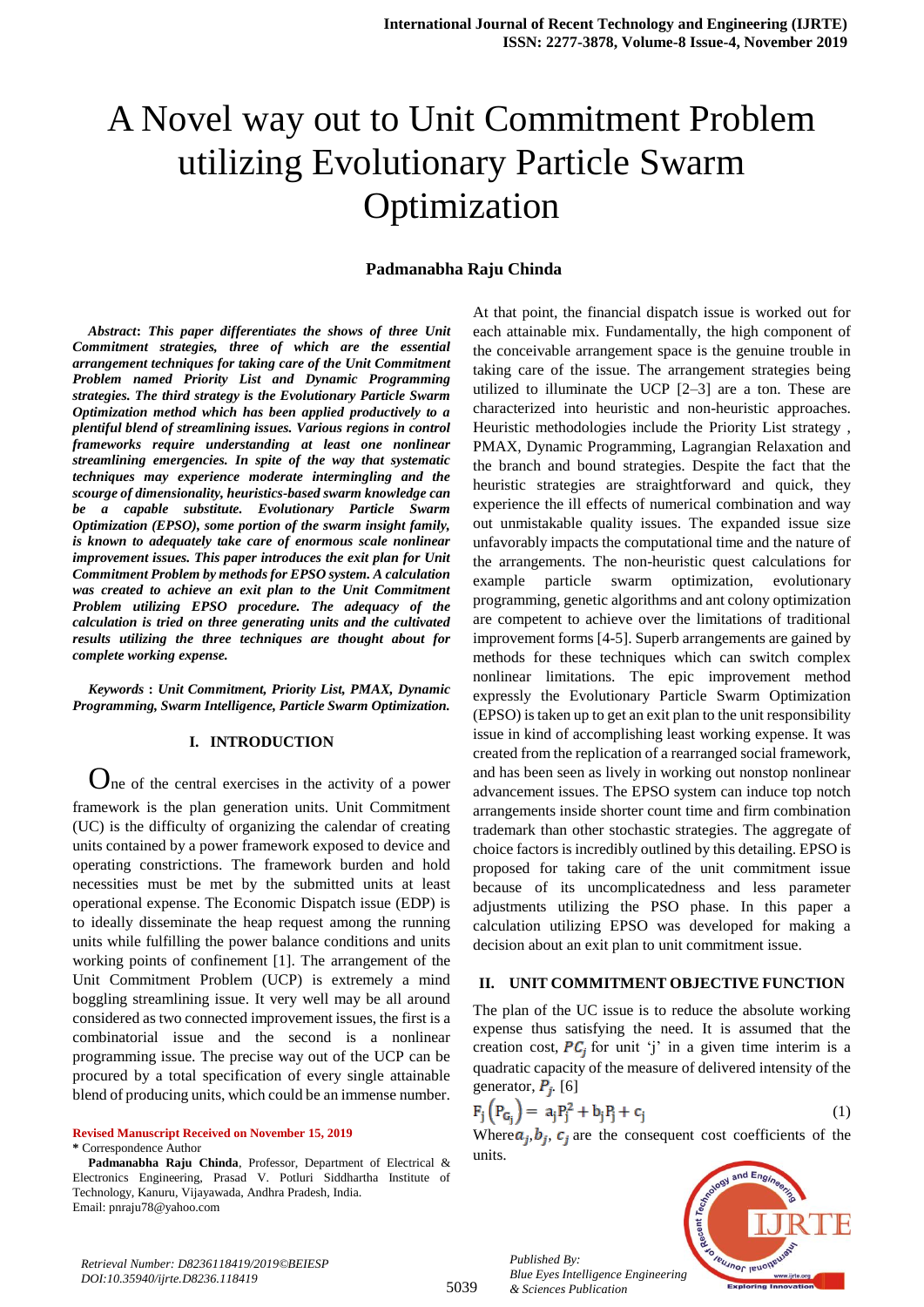For the planning time frame 'T' the total of the generation cost's gotten from the relating submitted units gives the complete working expense,  $OC_T$ .

$$
OC_T = \sum_{t=1}^T \sum_{j=1}^N PC_{j,t}U_{j,t}
$$
 (2)

Where  $U_{i,t}$  is a parallel variable for demonstrating the on/off status of the unit j at time t. The aim is to limit  $OC_T$  exposed to various imperatives. The supposition is that the whole framework request is provided by every single generators coupled to a similar bus. The ensuing requirements are incorporated:

#### **A. System power balance Constraint**

The all out produced power and burden at relating hours must be equivalent. That is the all-out created control from all the submitted units must be equivalent to the demand. **TIN**  $m - m$ 

$$
\sum_{j=1}^{N} P_{j,t} U_{j,t} = P_D \tag{3}
$$

#### **B. Generation Limit constraint**

The produced power of a unit ought to be inside its base and most extreme power breaking points.

 $P_{\text{imin}} \leq P_i \leq P_{\text{imax}}$ (4)

### **III. METHODOLOGIES FOR WORKING OUT UC PROBLEM**

The basic solution methods for unit commitment problem are the Priority List, P<sub>max</sub> and Dynamic Programming methods. This section presents a comprehensive analysis of these methods.

#### **A. Priority list method**

This is one of the most crude and direct way to deal with decide the unit plans. It is still widely utilized in the business. Priority List strategy, as utilized in these investigations, appoints units as indicated by a need course of action dependent on unit Full Load Average Production Cost (FLAPC). Commitment advances each hour in turn. At the point when the heap stays unaffected the dedication for the earlier hour is utilized, when the heap builds, more units are included and when the heap diminishes, units might be closed down. When mounting the on-line capacity of the framework, a current unit with a lower FLAPC will be begun as long as this unit can be closed down when the framework burden falls beneath the heap for the present hour. Correspondingly, when diminishing the on-line framework limit, an on-line unit with prevalent FLAPC is closed down first, if it tends to be restarted again when the framework burden mounts up at some future hour. Along these lines, the activity of increasingly economical units is boosted while the activity of less proficient units is limited. That is first the full load average production cost is calculated for each unit. The unit with least Full load average production cost (FLAPC) is given the utmost preference. The next least units are given the next preference in order as the load increases. The schedule acquired from the Priority List method decides that the more costly unit (i.e. the unit with highest FLAPC) should be in off status, whereas the cheaper unit (unit with least FLAPC) should be in on status. The FLAPC for unit 'j' is given in following equation (5). Priority Listing is the simplest method from a modeling viewpoint. All plants simply should be positioned in a heuristic with expanding activity costs. This one of a kind positioning request is then used to submit units to fulfill request and hold prerequisites consistently. There are no further financial improvements. The figuring time for this technique is little, in any event, for huge frameworks.

$$
FLAPC = \frac{a_j P_{G_{j(max)}}^2 + b_j P_{G_{j(max)}} + c_j}{P_{G_{j(max)}}}
$$
(5)

#### **B.** *Dynamic Programming method*

Dynamic programming goes about as a significant enhancement system with expansive application in numerous regions. The reason for Dynamic Programming (DP) is the hypothesis of optimality clarified by Bellman in 1957. This technique can be utilized to clarify emergencies in which numerous sequential ends are to be taken in characterizing the ideal activity of a framework, which comprises of unmistakable number of stages. It is essentially a phase savvy search technique for improvement issues whose arrangements might be seen as the aftereffect of a grouping of choices. This technique has numerous preferences, for example, its ability to continue arrangement attainability. By the by, this technique has dimensional issue with a huge power framework in light of the fact that the issue size builds quickly with the quantity of producing units to be submitted, which results in an unfortunate arrangement time. Dynamic programming deteriorates an issue into a succession of littler issues, exercises the little issues, and construct ups a most ideal answer for the first issue bit by bit. The ideal arrangement is develop from the auxiliary issue recursively. The investigation might be in forward or in reverse course. Inside a time frame the blends of units are known as the states. In Forward DP the most financial calendar is found by starting at the fundamental stage storing up the complete costs, at that point remembering from the blend of least gathered cost beginning at the last stage and consummation at the underlying stage. The phases of the DP issue are the times of the investigation skyline. Each stage more often than not speaks to one hour of activity and the blends of units steps forward each hour in turn, and courses of action of the units that are to be booked are put away for every hour.

At long last, the most affordable schedule is acquired by backtracking from the blend with the least complete expense at the last hour through the ideal way to the mix at the underlying hour. Along these lines in the event that there are 30 schedulable units in 60 minutes, at that point there are 230 mixes to assess. Clearly, it isn't down to earth to assess the majority of the mixes. Besides, a large number of the mixes are prohibited because of lacking accessible limit i.e., they are said to be infeasible and there is commonly some example in beginning request of the units so it isn't important to assess all conceivable unit mixes [7]. Consequently, heuristic systems are utilized to create mixes of transitional or minimal units which are characterized by a pursuit go.

The algorithm for dynamic programming approach is as follows:

- 1) Start arbitrarily by thinking about any two units.
- 2) In the type of discrete burden levels, amass the aggregate yield of the two units.
- 3) The most affordable blend of the two units for all the heap levels is resolved. It is to be seen that at every single burden level, the financial activity is potentially to run either a unit or the two units with an unequivocal

burden sharing between the two units.



5040

*Published By: Blue Eyes Intelligence Engineering & Sciences Publication*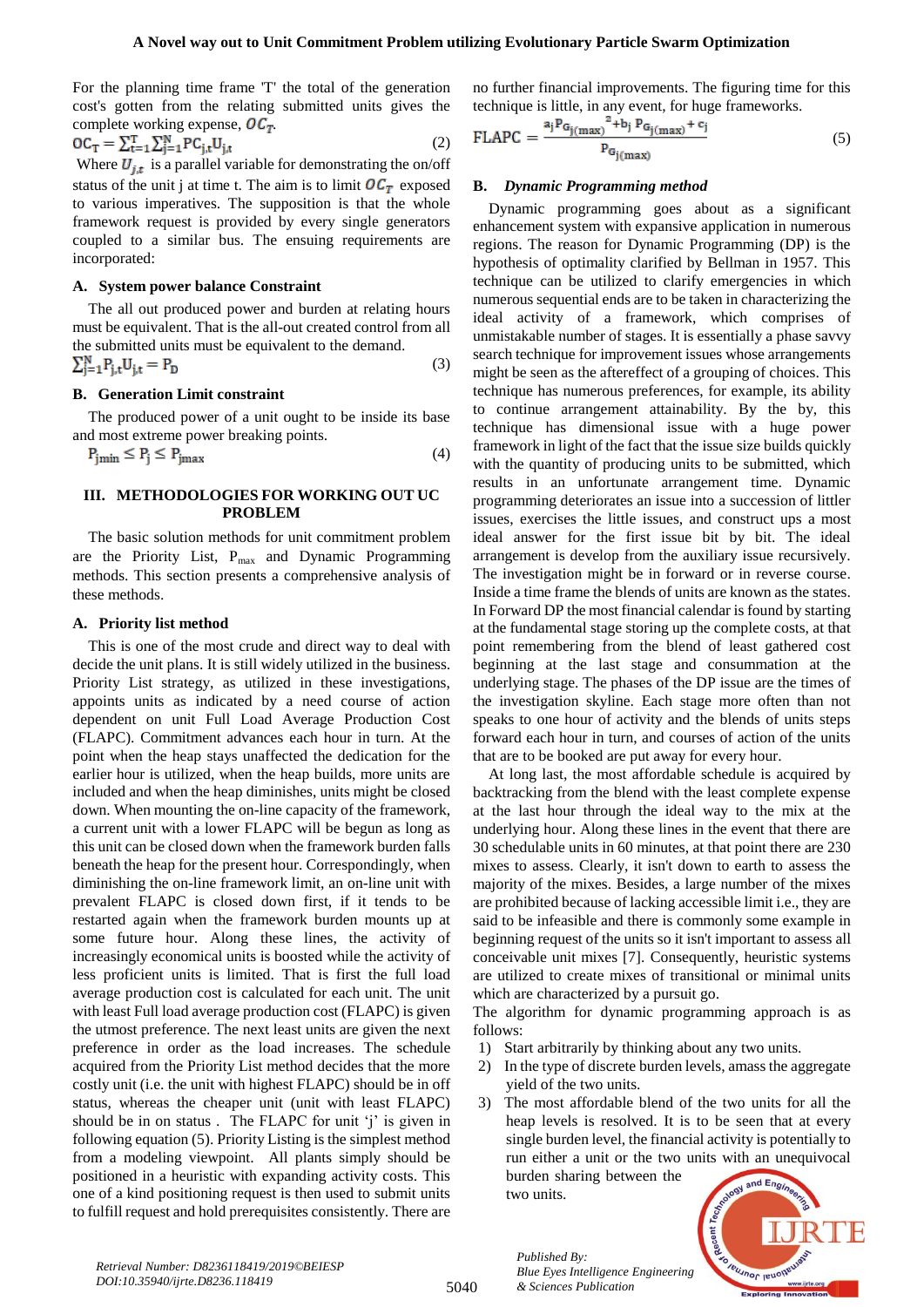- 4) Attain the beneficial practical cost bend for the two units in discrete structure and it very well may be reveled as cost bend of specific equal unit.
- 5) Add the third unit and the cost bend for the blend of three units is acquired by rehashing the strategy. It might be noticed that by this method the working blends of the third and first and second units are not basic to be worked out bringing about broad decrease in estimation.
- 6) Unless all of the current units is viewed as the technique is repeated.

The advantage of this strategy is that having the best method of running N units, it is easy to discover the most ideal path for running  $N + 1$  units. The DP approach depends on the

accompanying recursive connection.<br> $F_M(P) = min[f_M(Q) + F_{M-1}(P-Q)]$ (6) Where,

 $F_M(P)$  is the base expense in Rs. /hr of generation of P MW by M generating units.

is the cost of generation of  $Q$  MW by  $M<sup>th</sup>$  unit.

 $F_{M-1}(P-Q)$  is the base expense of generation of (P-Q) MW by the rest of the (M -1) units**.**

In its natural structure, the dynamic programming calculation for unit commitment issue investigates each conceivable state in each interim. A portion of these states are dismissed immediately as they are seen as infeasible. In a practical express the submitted units can supply the fundamental load. The dimensionality of the issue is impressively declined which is the significant bit of leeway of this method.

The major skilled savvy mix of units can be very much decided utilizing the recursive connection. Here the most efficient blend of units is to such an extent that it yields the base working expense, for discrete burden levels extending from the base passable heap of the littlest unit to the whole of the limits of every single accessible unit. In this procedure, the all out least working expense and the heap shared by every unit of the ideal mix are consequently decided for each heap level. Extensive computational sparing can be achieved by utilizing this technique. It isn't important to illuminate the co-appointment conditions. The all out number of units accessible, their individual cost qualities and burden cycle should be known. This strategy is suitable just when the choices at the later stages don't influence the activity at the prior stages.

# **C. Evolutionary Particle Swarm Optimization**

EPSO was created by Miranda et al. [8] that consolidates customary PSO with the developmental methodology. It can either be seen either as PSO with developing loads or as a transformative calculation with a development rule acquired from PSO. EPSO has just demonstrated to be proficient, precise and hearty, along these lines appropriate to power system issues [9-10].

EPSO can be viewed as a mixture strategy for Evolution Strategies and Particle Swarm Optimization methods [158]. An EPSO calculation might be depicted as pursues. At a given cycle, think about a lot of arrangements or particles. The general plan of EPSO is the followings:

- REPLICATION: every molecule is imitated R times
- MUTATION: every molecule has its vital parameters transformed
- REPRODUCTION: each changed molecule produces a

posterity as per the molecule development rule

- EVALUATION: every posterity has its wellness assessed
- SELECTION: by stochastic competition or other choice system, the best particles make due to frame another age.

The proliferation rule for EPSO is as in eqns. underneath: given a molecule  $s_i^k$  $s_i^k$ , another molecule results from  $s_i^{k+1}$ *i s*

$$
S_i^{new} = S_i + V_i^{new}
$$
 (7)

$$
v_i^{k+1} = w_{i0}^* v_i^k + w_{i1}^* (pbest_i - s_i^k) + w_{i1}^* (gbest^* - s_i^k) \quad (8)
$$

Up until now, this appears PSO—the development rule keeps its terms of dormancy, memory, and collaboration. Be that as it may, the weights experience transformation as given

$$
w_{ik}^* = w_{ik} + \tau . N(0,1)
$$
 (9)

where  $N(0, 1)$  is a arbitrary variable with Gaussian dispersion, 0 mean, and variance 1. From the following equation, the global best (gbest) is arbitrarily upset to give

$$
gbest^* = gbest + \tau^* N(0,1)
$$
 (10)

The  $\tau$ ,  $\tau$  learning parameters (either fixed or treated additionally as key parameters and in this way likewise subject to change.

This plan profits by two "pushes" in the correct heading, the Darwinistic procedure of determination and the molecule development rule, and consequently it is normal to expect that it might show invaluable union properties when contrasted and ES or PSO alone. Besides, EPSO can likewise be delegated a self-versatile calculation, since it depends on the mutation and selection of vital parameters, similarly as any evolution technique.

# *EPSO Parameters Selection*

Various parameters impact the exhibition of the EPSO calculation [11-12].Some of these parameter's qualities and their choices for any predetermined streamlining emergency, have extraordinary effect on the viability of the EPSO technique and different parameters have little or no results. The central parameters of the EPSO calculation are swarm size or number of particles or populace size, number of iterations/emphasess, velocity components, acceleration coefficients and inertia weight.

## **IV. UNIT COMMITMENT USING EPSO**

For handling the UC issues the coming about steps are utilized within the EPSO framework:

1. A population of particles  $p_i$  and extra factors are introduced. All particles are regularly produced subjectively inside adequate range  $P_{jmin} \le P_j \le P_{jmax}$  where  $P_j$  speaks to the power created by  $j<sup>th</sup>$  unit in the power system.

2. The parameters as an example figure of particles, the dimension of population, primary and final inertia weight, particle's speed i.e., velocity, variety of iterations etc.

3. The fitness function for the population is estimated.

 $OC_T = \sum_{t=1}^{T} \sum_{j=1}^{N} PC_{j,t}U_{j,t}$  (11) Where,



*Retrieval Number: D8236118419/2019©BEIESP DOI:10.35940/ijrte.D8236.118419*

*Published By:*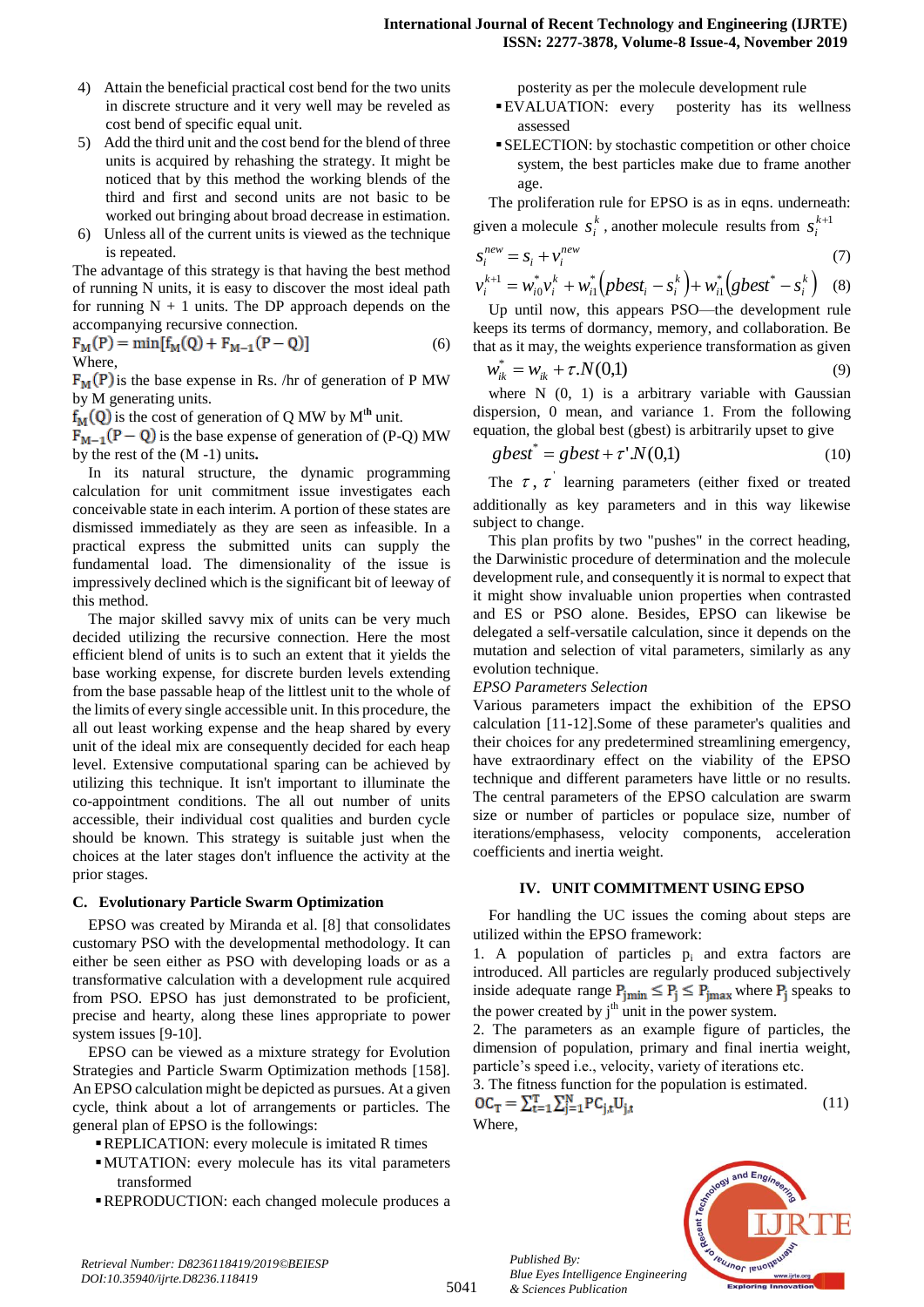$PC_i = a_i + b_iP_i + c_iP_i^2$ .

Each individual's fitness value is compared with its  $P_{best}$ . The finest fitness value amongst the  $P_{best}$  values is denoted as  $G_{best}$ . 4. Alter the individual's velocity  $V_i$  of every individual utilizing the condition

$$
V_i^{t+1} = wV_i^t + c_1r_1^t[R_{best,i}^t - x_i^t] + c_2r_2^t[G_{best}^t - x_i^t]
$$
 (12)  
5. Recxamine the individual's position xi utilizing

 $(13)$ 

6. In the event that every individual's estimation worth is superior to the earlier Pbest, the present worth is situated as Pbest. In the event that the best Pbest is better than Gbest the worth is taken as Gbest.

7. If the end criteria i.e., the amount of cycles achieves the most outrageous worth by then go to stage 8, else go to stage 3.

8. Evaluate the full scale cost, control scattering between the units, number of units submitted.

9. The person that incites the most up to date  $G_{best}$  is the most ideal power produced by every unit with the least total generation cost.

# **V. RESULTS AND DISCUSSION**

The four methods are applied for test system. Test system consists of three generating units. The results for the test system via different solution schemes are illustrated in the figures given below. The parameters for implementing the Evolutionary Particle Swarm Optimization technique are shown in table I.

**Table- I: EPSO PARAMETERS** 

| Parameter               | Value        |
|-------------------------|--------------|
| Size of populace        | 50           |
| <b>Iteration Number</b> | 500          |
| Cognitive constant, c1  | 2            |
| Social constant, c2     | 2            |
| Inertia weight, W       | $0.3 - 0.95$ |

Three units are to be loyaled to serve 24-h burden design. Information concerning the units and burden example is given in tables II and III [12].

| <b>Table -II Fuel cost components for Test System</b> |  |  |  |  |  |  |  |  |  |
|-------------------------------------------------------|--|--|--|--|--|--|--|--|--|
|-------------------------------------------------------|--|--|--|--|--|--|--|--|--|

| Unit                                 | Min.  | Max. |      | a                      | (\$/MWh) |                      | c                      |  |
|--------------------------------------|-------|------|------|------------------------|----------|----------------------|------------------------|--|
|                                      | (MW)  | (MW) |      | (\$/MW <sup>2</sup> h) |          |                      | $(\frac{\epsilon}{h})$ |  |
| 1                                    | 150   | 600  |      | $1562\times10^{-6}$    |          | $792\times10^{-2}$   | $5.61\times10^{2}$     |  |
| $\overline{c}$                       | 100   | 400  |      | $1940\times10^{-6}$    |          | $785\times10^{-2}$   | $3.10\times10^{2}$     |  |
| 3                                    | 50    | 200  |      | $5784\times10^{-6}$    |          | $956.4\times10^{-2}$ | $0.936\times10^{2}$    |  |
| Table - II Load data for Test System |       |      |      |                        |          |                      |                        |  |
| Hr(s)                                | 1,2,  | 3    | 4,22 | 21                     | 5.20     |                      | 19                     |  |
|                                      | 23,24 |      |      |                        |          |                      |                        |  |
| Load                                 | 1200  | 1150 | 1100 | 1050                   | 1000     | 950                  |                        |  |
| Hr(s)                                | 6,18  | 17   | 7.16 | 8,15                   | 9        |                      | 10,11,12,              |  |
|                                      |       |      |      |                        |          |                      | 13,14                  |  |
| Load                                 | 900   | 850  | 800  | 600                    | 550      |                      | 500                    |  |

Figures 1, 2 & 3 represent the solution to unit commitment problem via Priority list method. Figure 1 represents the power sharing between three units for the corresponding load. Figure 2 represents the unit wise generation cost for 24 hours. Figure 3 speaks to the hourly all out cost acquired by submitting units.



**Fig.1 Power Sharing (MW) between the units obtained from Conventional Priority List method**



**Fig. 2 Unit wise generation cost obtained from Conventional Priority List method**



**Fig. 3 Hourly total generation cost obtained from Conventional Priority List method**

Figures 4, 5 & 6 represent the answer for UC issue by means of Dynamic Programming strategy. Figure 4 represents the power sharing between three units for the corresponding load. Figure 5 represents the unit wise generation cost for 24 hours.

Figure 6 speaks to the hourly all out cost acquired by submitting units.

*& Sciences Publication* 

*Published By:*

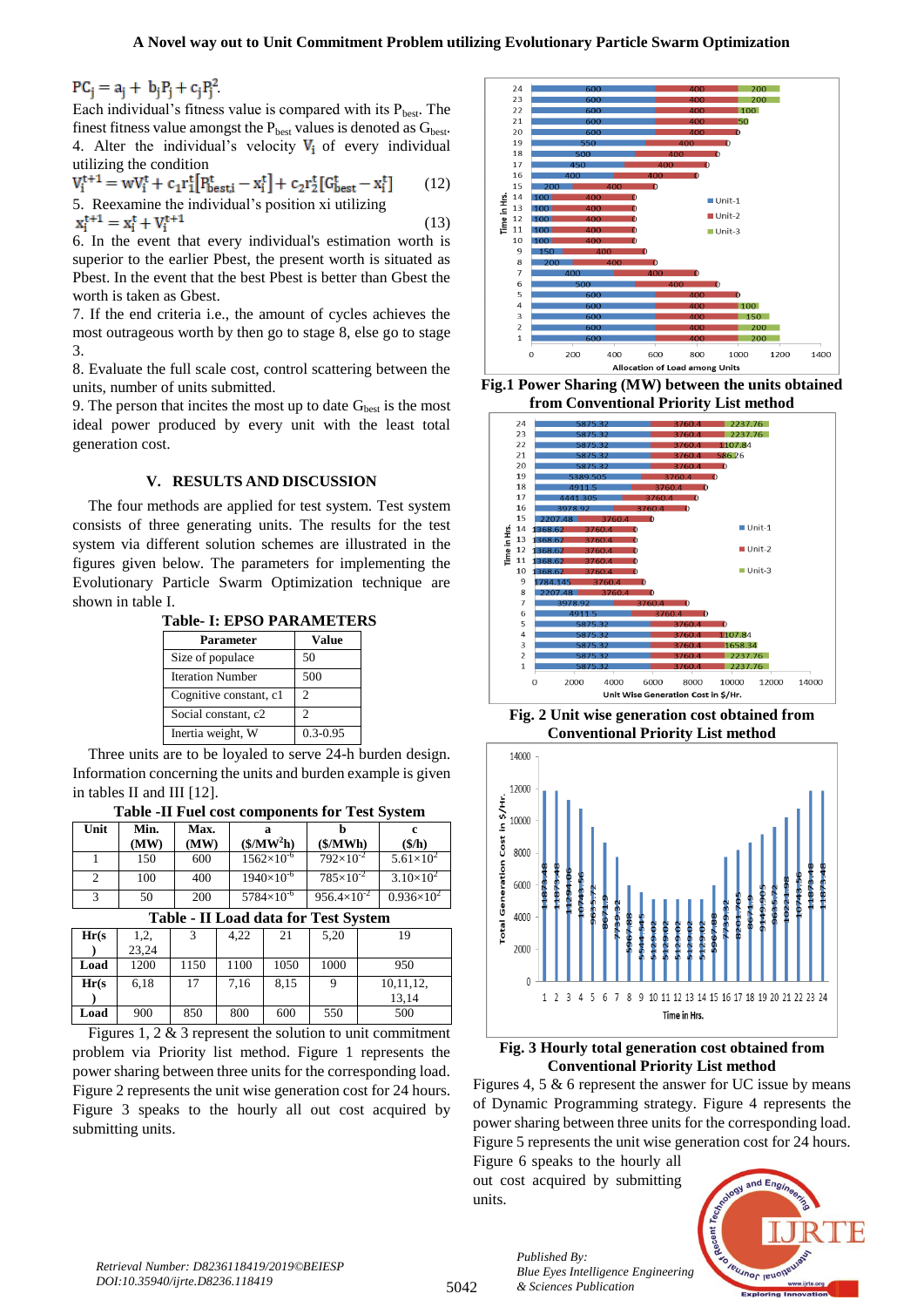

**Fig. 4 Power Sharing (MW) between the units obtained from Dynamic Programming method**



**Fig. 5 Unit wise generation cost obtained from Dynamic Programming method**



**Figure 6 Hourly total generation cost obtained from Dynamic Programming method**

Figures 7, 8 & 9 speak to the answer for UC issue through EPSO strategy. Figure 7 represents the power sharing between three units for the corresponding load. Figure 8 represents the unit wise generation cost for 24 hours. Figure 9 speaks to the hourly all out cost acquired by submitting units.



**Fig. 7 Power Sharing (MW) between the units obtained from EPSO method**



**Figure 8 Unit wise generation cost obtained from EPSO method**



**Figure 9 Hourly total generation cost obtained from EPSO method**

Table 4 gives the comparison of the three techniques for complete working expense.



*Published By:*